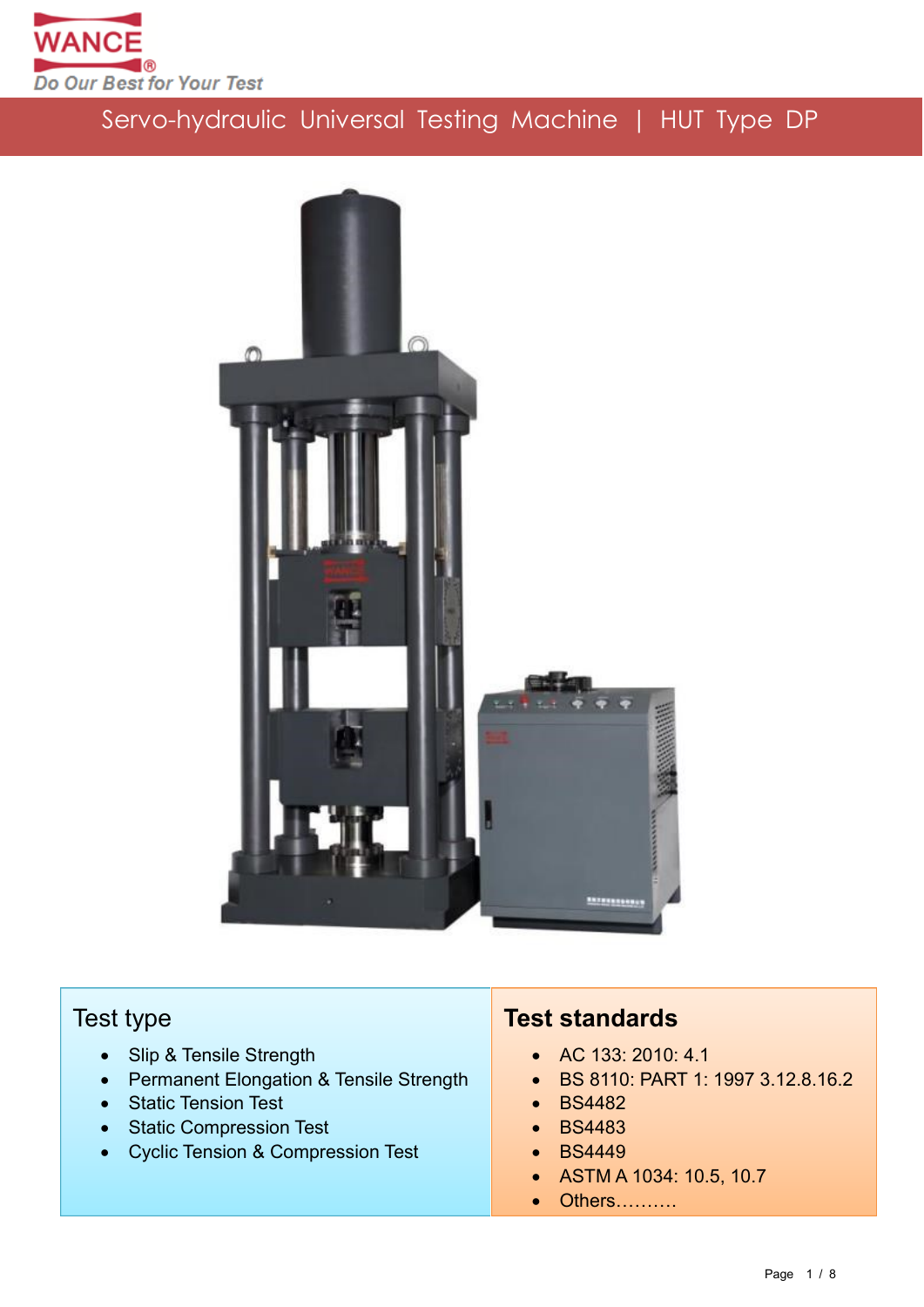#### **Description**

HUT series type DP servo-hydraulic universal testing machine is designed with up-mounted actuator structure. Bidirectional differential cylinder provides bidirectional control of tension and compression in one single space. Advanced side action hydraulic tensile grips provide high gripping performance for high strength and high hardness materials without any initial gripping force.

Clearance-free structure and actuator up and down to adjust the test space offers easy operation and high efficiency. This machine is mainly used for tensile test of metallic materials. It provides closed loop control of constant force, constant displacement and constant extension, smoothly switching among them.

Test results can be automatically calculated and be able to printed and exported.

**Load Frame Configuration:** 4 columns, servo-controlled hydraulic

**Capacity:** 600kN, 1000kN, 2000kN **Test Space:** Single zone **Typical specimens:** Fasteners, rebar, chain, welds, castings

### **Features**

#### **Load frame**

- 1. Single zone design ensures all types of tests finish in one space. Compact and reasonable design is ergonomic and effectively reduces labor intensify.
- 2. Upper actuator features excellent axis alignment, good shock absorption and easy to adjust test space.
- 3. Advanced side action hydraulic tensile grips provide high gripping performance for high strength and high hardness materials without any initial gripping force.
- 4. Long travel double-acting cylinder can accommodate different specimen size. One-body forging piston and rod, and imported sealing components, ensure perfect sealing, high accuracy and repeatability.
- 5. Robust and high-accuracy guidance protects cylinder from lateral force, improving the working life of sealing components.
- 6. "I" shape force transducer features excellent linerity and stability with ultra measurement accuracy.



7. Nemicon encoder provides with high accuracy of displacement measurement and control.



8. DDV D633 MOOG servo valve offers fast response and high-accuracy control, and easy to maintain.

9. Equipped ABB motor features high efficiency, energy-saving, high start-toque, good performance, low noise, low shaking, high reliability and easy to maintain.



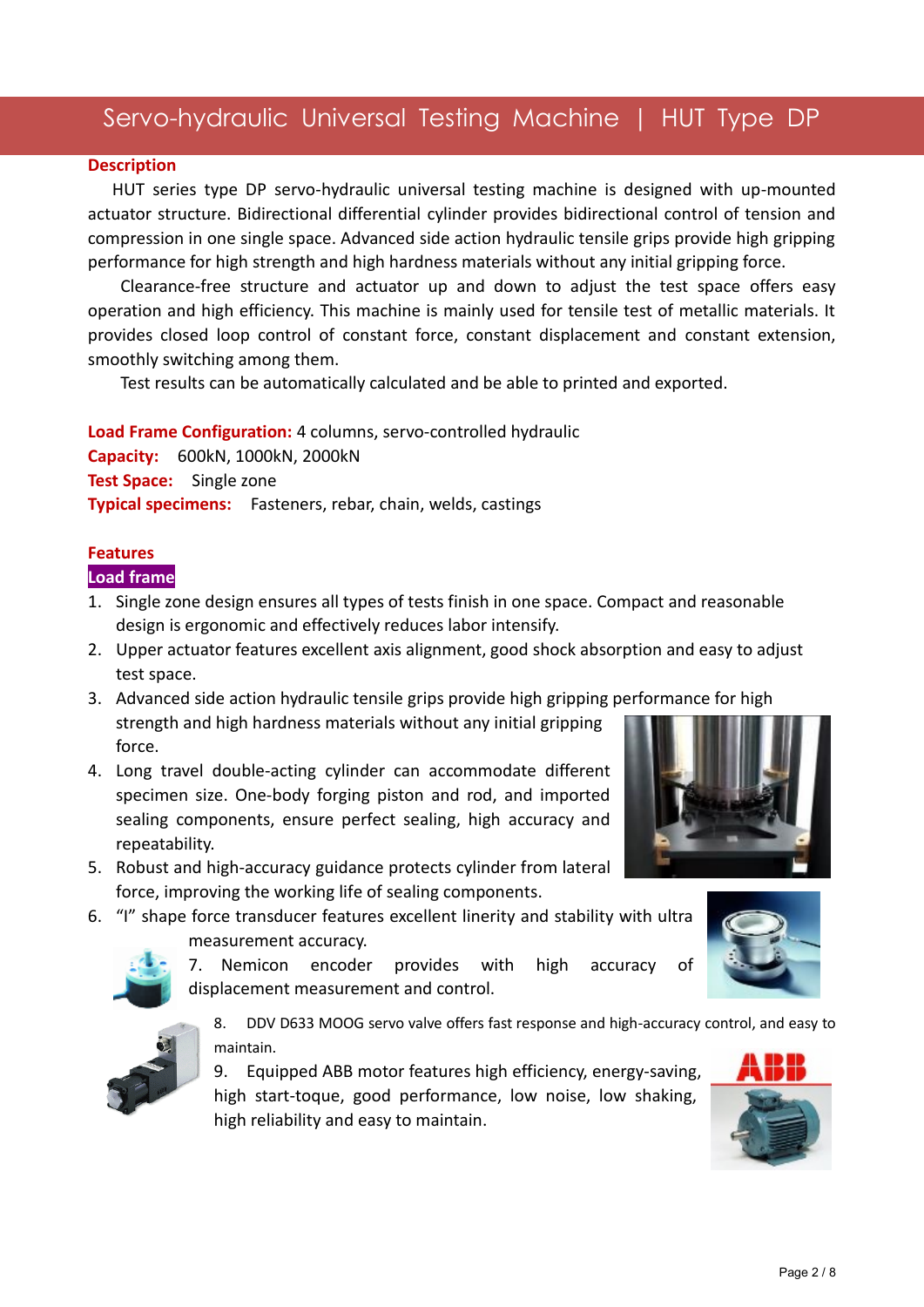### **Main cylinder**

- Piston rod is Nickel and Chrome plated. Plating thickness can reach 0.1mm with strong anti-corrosion and anti-wearing ability.
- Extra thick rod ensures high stiffness to resist lateral loading.
- Piston and rod are one-body forging with strong impact resistance.
- Sealing components are Hallite U shape and double sealing ring, ensuring zero leakage.
- Hallite guidance wearing ring is applied to ensure high resistance to lateral force and low friction.
- Main cylinder matching with differential circuit allows fast return of piston.
- Zero clearance and pre-loading connection between piston rod and upper grip guarantees high reliability.
- WANCE uses most advanced Piston / guide sleeve copper melting process as wearing ring, with service life five times than polymer material.

### **Side action hydraulic grip**

- The clamping force can be adjusted automatically according to sample dimension and material.
- Excellent axial alignment avoids lateral loading.
- Cylinders are inserted inside the grip body; dual direction clamping can ensure good proper alignment regardless of sample thickness varying.
- Piston is made of alloy steel with high hardness and abrasion resistance.
- Piston rod and piston are one-body forging. Piston is sealed with UK Hallite seal ring which can bear pressure up to 70MPa.
- Upper and lower grip alignment is guaranteed by mechanical force with high precision and reliability. As shown above, the left and right of the piston rod respectively are connected to the rack. Two racks engage with the center gear, a rack moves to turn gear, gear will drive another rack. This is the mechanical synchronization principle.
- Unique grip design allows clamping wide range of specimens without changing jaws frequently.





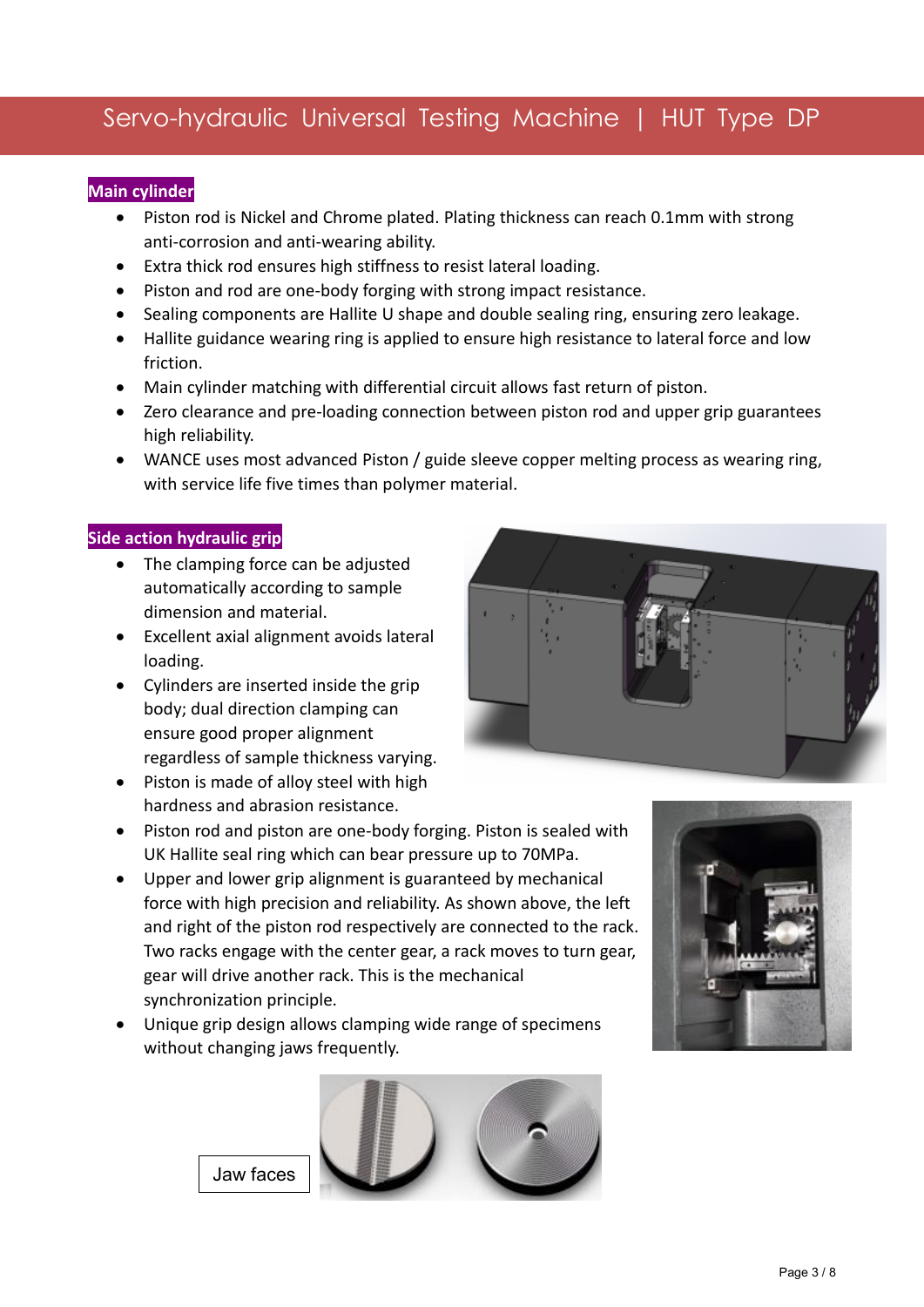## **Hydraulic power unit**

- Equipped with SUN Cartridge logic valve in the hydraulic system of the equipment, it can be smart regulation of system pressure. The pressure servo technology can guarantee that the system pressure is always only higher than the cylinder pressure 1MPa, when the test force is low, the pump output pressure is lower, when the test force increases, pump output pressure increases the proportion too.
- The differential pressure is adjustable to ensure no shaking during test.  $\vert$ thus saving energy and reducing heating
- Low noise: NACHI Japan gear pump, combined with our technology of HPU production, its noise is not more than 70dB, improving the working conditions of workers.



- Easy installation and maintenance: The hydraulic unit is designed with semi-open structure. Rear cover opens two doors, easy maintenance and parts replacement.
- Low heating and good cooling: The unique pressure differential servo control technique makes the system heat significantly reduced. The hydraulic unit is designed with semi-open structure and air-cooling device. Cooling devices can start automatically or manually. The air-cooling motor automatically starts when the temperature reaches the preset value of oil temperature gauge, making the system in high temperature environment continue to work normally. The whole system heating power is 2kW.
- High filtration precision: triple filter, the particle size is less than 5 microns before entering the servo valve, improving the service life of the servo valve and control accuracy, easier to maintain.
- Pressure overload protection: when the pressure exceeds the system rated pressure, relief valve will begin to overflow, to ensure the security of the entire system.
- Seal method: the hydraulic lines from the tubing to the connector are equipped with Eaton products from USA. Piping lines are sealed with high-pressure hose sleeve type Cone fittings with excellent sealing performance, which can be repeated assembly and disassembly. Cylinder piston rod and piston seal are used with British Hallite patented Hythane U- seals and dust ring , at the same time with Hallite high anti-lateral pressure and low friction rate of large-size guide ring , offering high ability to resist lateral force, thus to ensure cylinder of zero leakage and long service life.
- The advantages of the HPU: HPU consists of 25MPa high-pressure part and 50MPa super high pressure part. The main cylinder working pressure is around 25MPa and the clamping cylinder working pressure is around 48MPa. Only one motor drives oil pump. Through the booster to gain extra-high pressure, thus with lower noise.
- The system has two sets of differential circuit. One is for main cylinder, so that after the end of the test, the main cylinder piston can faster return to improve work efficiency. Another is for the clamping cylinder. Clamping cylinder allows fast and low pressure gripping the specimen. Only after samples are fully clamped, extra-high pressure can be supplied, avoiding damaging sample because of too high clamping force. After specimen is broken, high pressure will be automatically released. This design fully takes the efficiency and operational safety into account.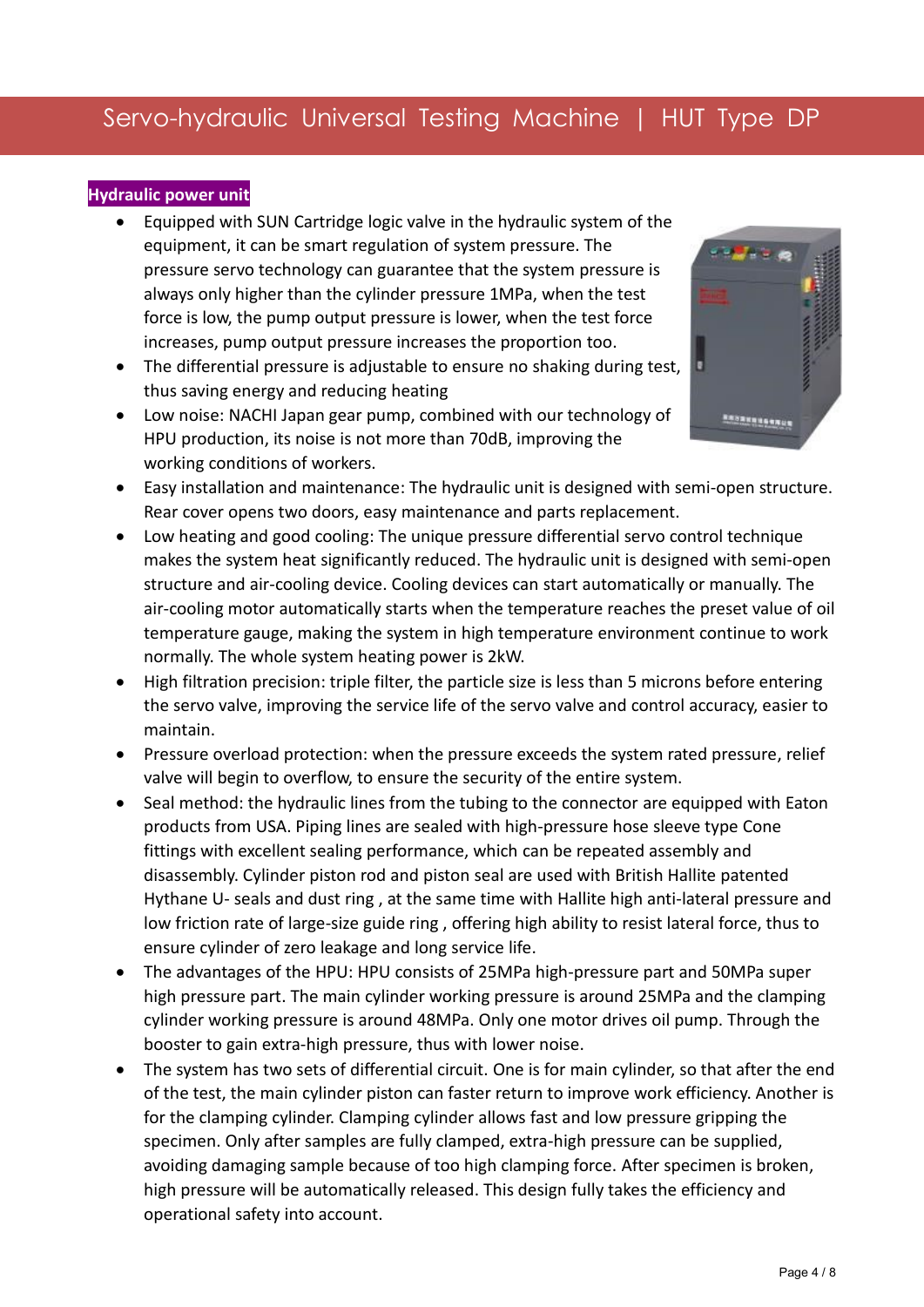#### **Controlling system – DTC-350**

1. Closed loop control of stress, strain and displacement.

Control loops can switch automatically and smoothly. Control algorithm adopts advanced neural element self-adapting PID. Neural element has ability of close to any non-linear function , simple structure and learning algorithm. It can adapt changing of control object by changing its own synapse weighting and distinguish parameter on line, rebuild object model on line.



2. Control system based on DSP

DSP, the professional CPU and RISC, is used as control chip of the products. The chip has many functions, such as 40MIPS, 32-digit fixed point, vector control, A/D exchange, position capturing , etc. It is a CPU widely used in industry controlling and suitable to be IC of our products.

3. USB 2.0 communication

Data exchange between hardware and software via USB 2.0 inrerface and velocity of 12Mb/s. USB is main direction of development of communication, which has merits of high communication velocity, variety of communication mode( such as controlling , breaking, batch, real time ,etc.), and will be the main mode of communication.

4. Data acquisition system and position capturing system. Data acquisition system consists of 8 channels of 24 bit A/D exchange; effective resolution is 1/350000 with non-step in full range . Exchange velocity and gain are programmable on line. The products contain 3 channels of encoder position capturing system permitting photo-electric orthogonal code impulse. Frequency can reach 5 MHZ, which has functions of correcting, direction identifying and number-counting.

## **Control technology**

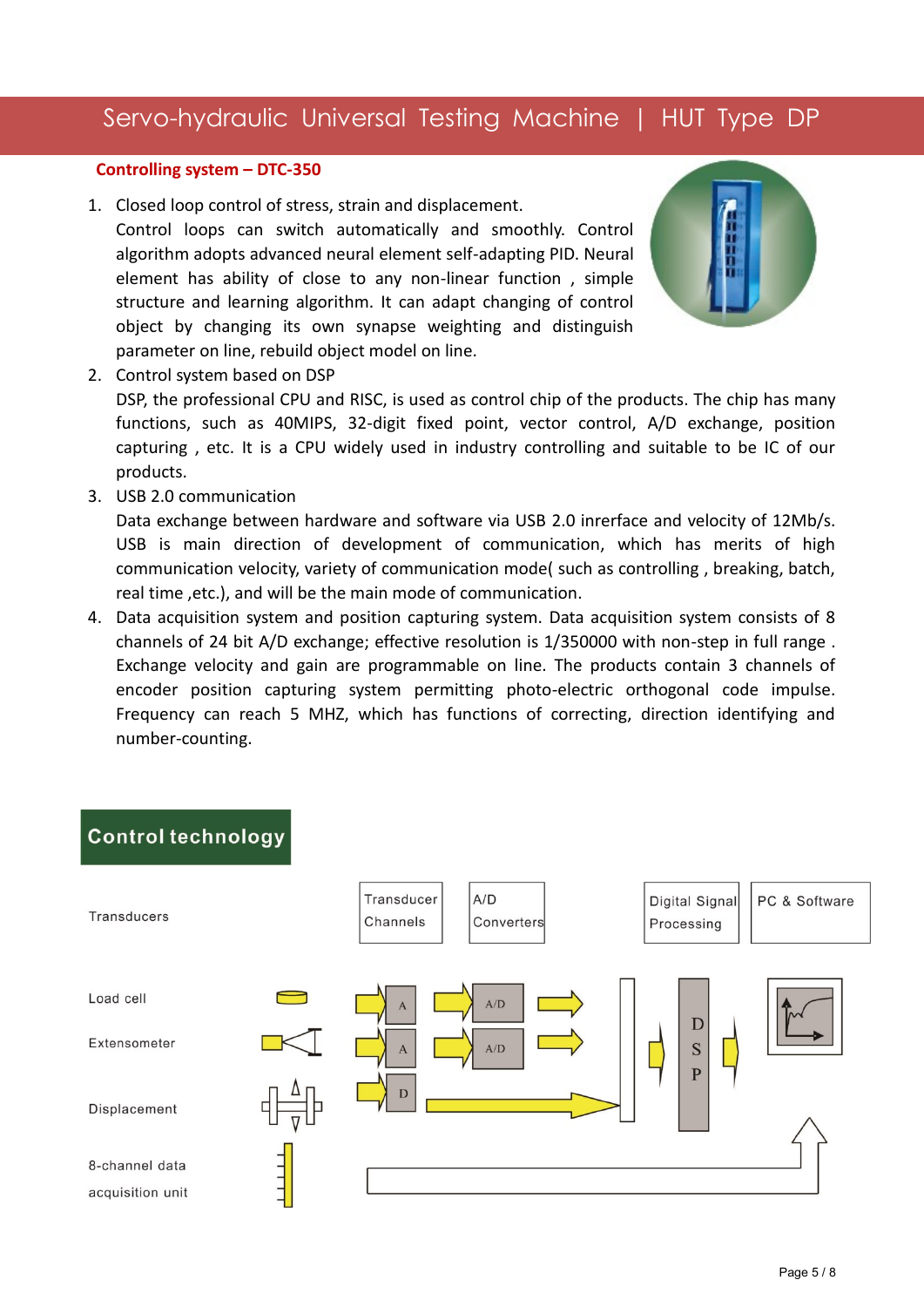#### **Professional test software**

This software features a large, growing host of pre-packaged test methods to help you quickly and efficiently meet the requirements of global test standards such as ASTM, ISO, DIN, EN, BS, and more. Selected by an operator at runtime, these methods are crafted to meet the specific test flow, analysis and reporting requirements of industry standards across a range of specimen and test types. Pre-packaged test methods are available in a wide selection of bundled sets, including: Polymers & Plastics, Metals, Construction Materials, Biomedical Products, Paper Products, Adhesives, foam, textiles and more.

- Versatile, easy-to-use TestPilot software with a large and growing library of standards-compliant test methods (ASTM, ISO, DIN, EN, BS, and more)
- $\triangleright$  Modular design permits easy upgrading
- $\triangleright$  Plenty of test standards are built in the library of the software for routine tests.
- $\triangleright$  User configured report: user can preset report template and include necessary information, like company information, statistics, and etc. Test report can export to Excel or Word.
- Powerful graphic function: real time display curves, like displacement-load, stress-strain, displacement-time, load-times, and others
- $\triangleright$  Powerful analysis function can calculate typical value and display on the curve, like Fm, ReL, ReH, Rp.
- Measurement unit: Users can select SI, or others, like N, kN, Kgf, lbf, Mpa, and so on, user can define the unit by themselves using formula.

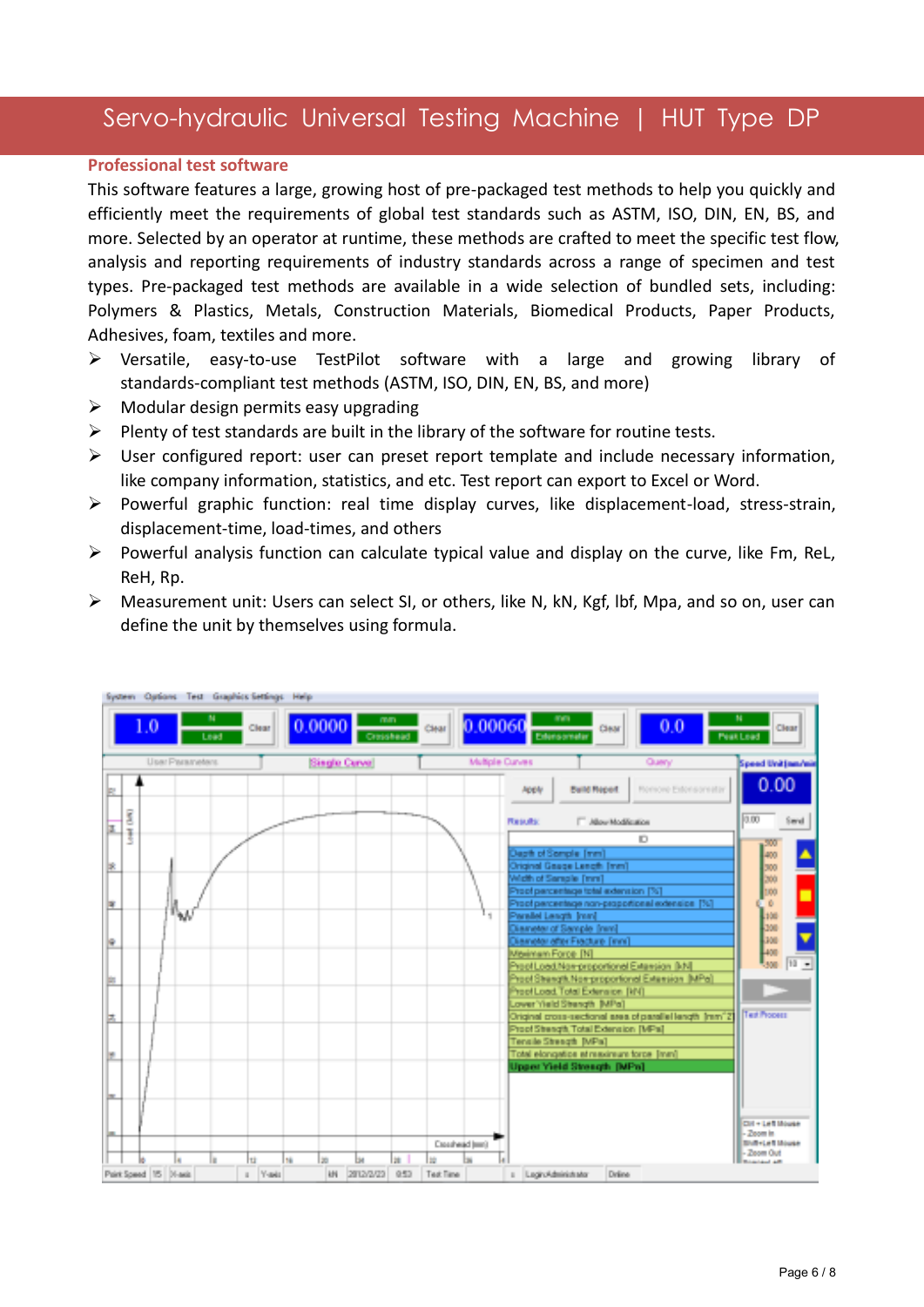### **Machine dimension**

| Model    | Dimension (mm)<br>$A \times B \times C$ | Effective tensile<br>space (mm)<br>D | Maximum<br>compression<br>space(mm) | <b>Distance</b><br>between<br>columns (mm)<br>FxG | Piston travel |
|----------|-----------------------------------------|--------------------------------------|-------------------------------------|---------------------------------------------------|---------------|
| HUT605DP | 880×630×2980                            | 580                                  | 450                                 | 600×350                                           | 560           |
| HUT106DP | 980×720×3590                            | 680                                  | 550                                 | 660×400                                           | 650           |
| HUT206DP | 1220×880×4100                           | 800                                  | 580                                 | 900×450                                           | 780           |